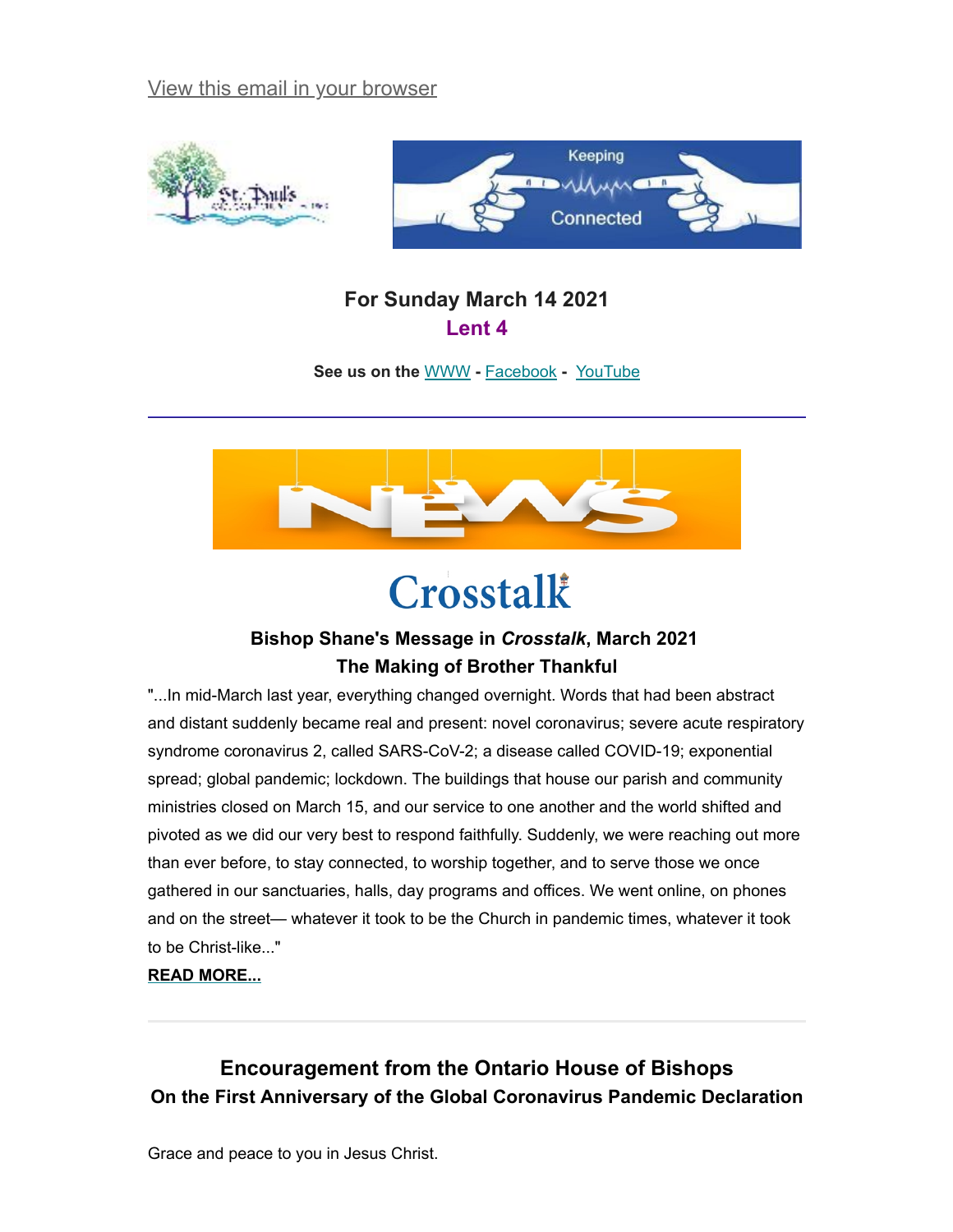We pray that in this time of ongoing uncertainty Lent remains a time of drawing nearer to God through prayer, penitence, and generosity.

In a year of many firsts for our generation, we are approaching the first anniversary of the declaration of the pandemic by World Health Organization on March 11th. Only two days later this was followed by an announcement from the bishops that church buildings would be lockdown and in-person worship would be suspended as of March 15th .

The scripture verse that we have chosen to mark these anniversaries in our common journey is Jesus's arrival at the grave of his friend Lazarus - John 11.35, "Jesus wept."

#### **[READ MORE](https://www.dioceseofalgoma.com/wp-content/uploads/2021/03/Ontario-House-of-Bishops-Pastoral-Letter-March-2021.pdf)**...

#### **A Message from Rev. Jonathon All About Lent - Part 5**

Last week I wrote about the dangers of engaging in Lenten practices such as fasting, self-denial, and almsgiving for the wrong reasons, namely in order to receive recognition and praise from others. There are other reasons why people may engage in Lenten practices which can be equally damaging.



It is true that we should be spending time during Lent

re-committing ourselves to following Christ and re-focusing our efforts to live a better life. Lent is a time of repenting and returning to the Lord. And it is a time to prepare ourselves physically, mentally, and spiritually for the celebration of Easter. But how we go about doing that is important.

There is a great variety within Christianity and among Christians as to how they prepare themselves for Easter and observe Lent. This has unfortunately led to some misunderstandings about what Christians should and should not be doing during Lent. Some people confuse traditional Lenten practices that have built up over time with the notion that there are rules about Lent that must be followed strictly.

In reality, there is a huge difference between a tradition and a rule. And there is nothing that you "must" or "should" be doing or not doing during Lent. Traditional Lenten practices are suggestions for things that you "could" be doing during Lent, if you find them to be helpful for your own spiritual growth.

This means that we should not be imposing Lenten practices on ourselves based on some notion of what we believe is the "right" or the "wrong" way to observe Lent. And it also means that we certainly should not be imposing our views about Lent on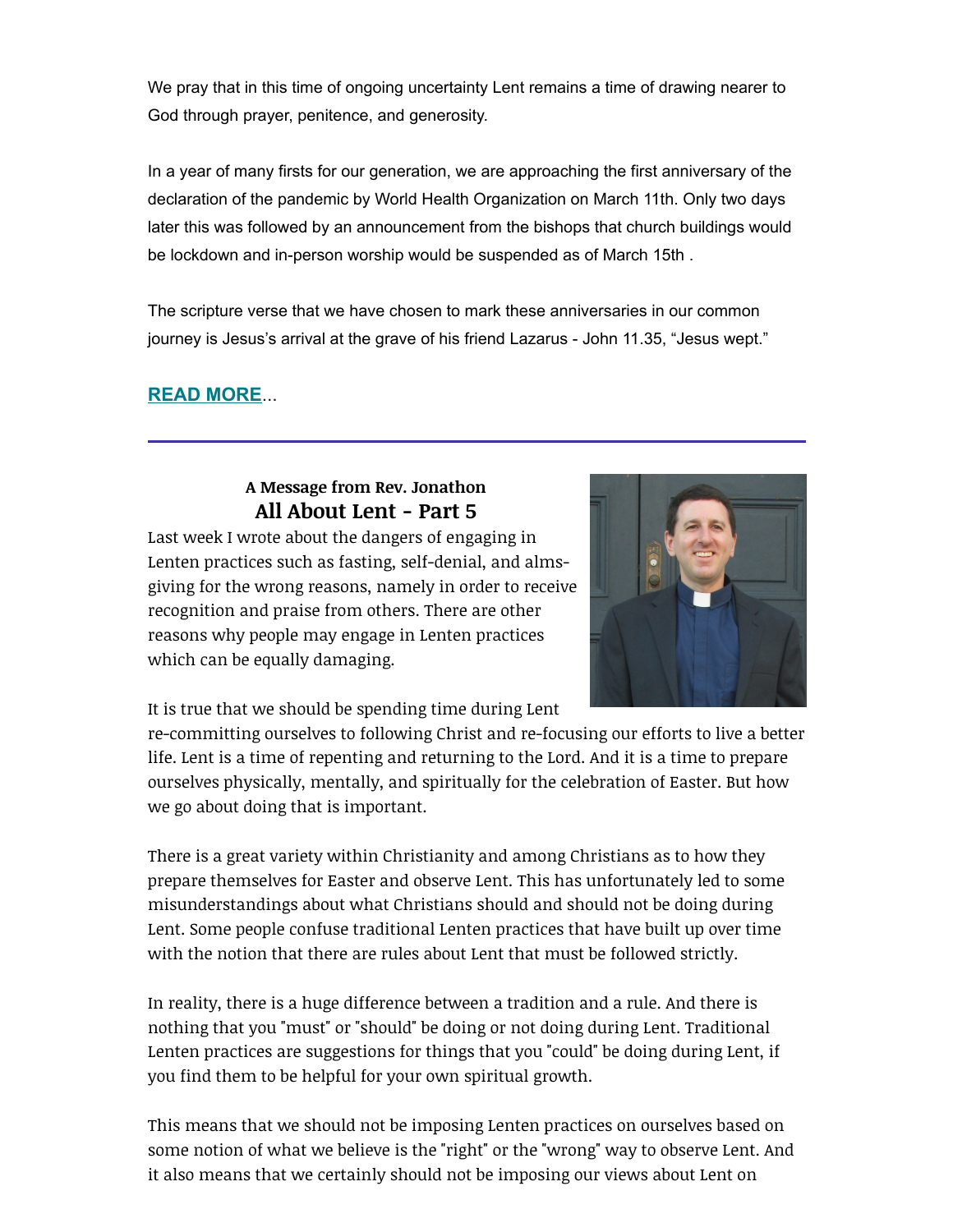others.

Lenten practices such as fasting, self-denial, and alms-giving can be difficult and unpleasant at times. Sometimes we need to experience things that are unpleasant in order to grow. But unfortunately the association between these practices and a sense of unease has led to the false notion that Lent must therefore be a time which is meant to be difficult and unpleasant.

Over time this misunderstanding has taken hold in the minds of many Christians. Some people believe that Lent is a difficult time which we are forced to endure every year. Some people can't wait for Lent to be over. There may even be a sense that if we are unpleasant and unhappy carrying out our Lenten practices, then it must be because we are doing them properly!

Worse still, some Christians have misunderstood the ultimate goal of Lenten practices. It is true that if practised correctly, various Lenten practices can bring us closer to God. But some Christians have made the mistake of thinking that these practices can actually result in us earning God's approval, and perhaps ultimately our salvation. They believe that if Lent is a time of repentance from our sins, and if fasting (for example) is an outward sign of our inner repentance, then by fasting we are "proving" to God that we have truly repented, and therefore God will truly forgive us and we will be able to get to heaven. This is a completely inaccurate understanding of how repentance and salvation work.

Christianity teaches that our salvation is a free gift from God. It is not something that we can earn ourselves. Being is follower of Christ does take hard work and sacrifice, but we can never earn what has already been freely given to us. Our Lenten practices, when undertaken with the right motives, can help us to be better Christians and better people, but they can never help us to get to heaven.

Only Jesus can do that.



**What Me, Fast?**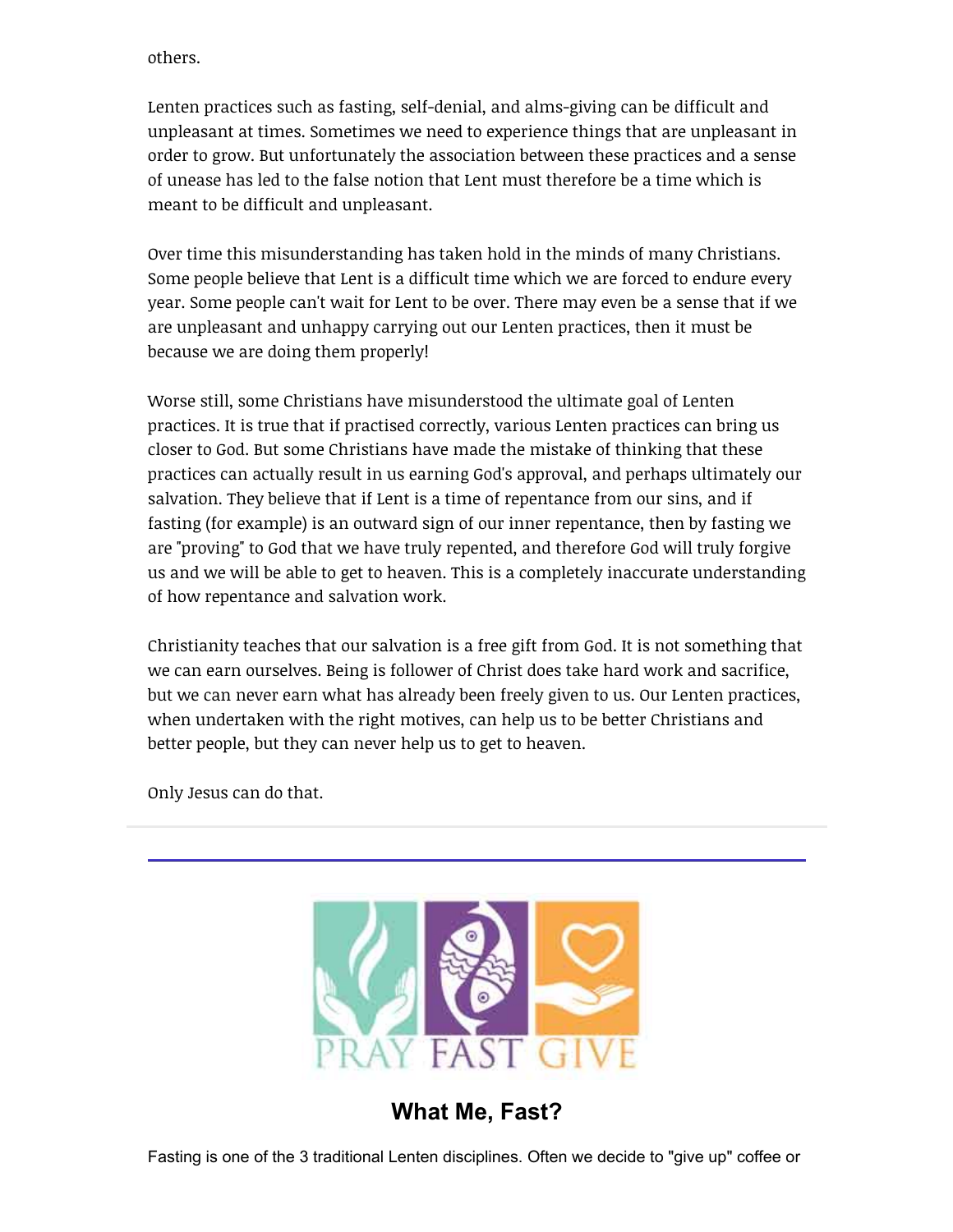chocolate, or dessert, or something else that isn't good for us. And, of course, there's nothing wrong with these kinds of fasts. But there are so many different ways to fast!

Even if we can't "fast" for the whole of Lent, perhaps we could devote a day a week - or even part of a day - to try something like this:

#### **A Fast for the Earth** (Creation Care, Diocese of Toronto)

"What does a Lenten fast look like in a time of Covid? We have already sacrificed much in the last year: time with family and friends, community gatherings, and the give and take of personal interactions at work or play. While some of these changes have been good for the earth, many of us would like further guidance on faithful living in the face of the climate crisis."

This Lenten fast provides guidance, with weekly themes of : Meat Fast, Consumption Fast, Food Waste Fast, Water Fast, Injustice Fast, Electricity Fast, and Ignorance Fast. All culminating in an Easter Resurrection Feast. **[READ MORE](https://www.toronto.anglican.ca/wp-content/uploads/2021/02/Lent-Fast-2021-2.pdf)** ...

And while fasting, we remember that the fast is not the focus of Lent<u>[.](https://anglicancompass.com/feastinlent/)</u> The future feast is the focus, and fasting is a way to prepare for that feast. (from **[ANGLICAN COMPASS](https://anglicancompass.com/why-lent-questions-for-an-anglican-priest/)**).



#### **Music is the language of the spirit. It opens the secret of life bringing peace, abolishing strife.**

*--Khalil Gibran*

Recently, I have found myself needing encouragement. It's been such a slog, hasn't it?

But I found a suggestion online that is helping me: I've made a playlist of songs and hymns to help me keep focused on my walk with Jesus. Maye it will help you too? Or prompt you to make a playlist of your own?

*When you click on the linked titles, you will be taken to YouTube.*

[Forty Days and Forty Nights:](https://youtu.be/m5Nq4YXlcX8) *Songs of Praise* (BBC) [Lord Jesus, Think on Me:](https://youtu.be/1FkrxfixNbw) sung by Magdala, *Hymns for All Seasons* [Take up Thy Cross, the Saviour Said](https://youtu.be/guWvR_6oPxo): sung by the Choir of St. Albans, Wickersley [There's a Wideness in God's Mercy](https://youtu.be/l5LN1ZvwWfs): sung by Nate Macy [Ubi caritas](https://www.youtube.com/watch?v=X9e_QO1ATho&list=PLAFC3BF61F242A1C6&index=2) (Taize) [Ubi caritas et amor](https://youtu.be/2-LQve92U1o) (Where there is charity and love): composed by Marcel Durufflé; sung by Kings College Choir

*-- from Deane Zeeman*

# **READINGS FOR THIS SUNDAY Lent 4**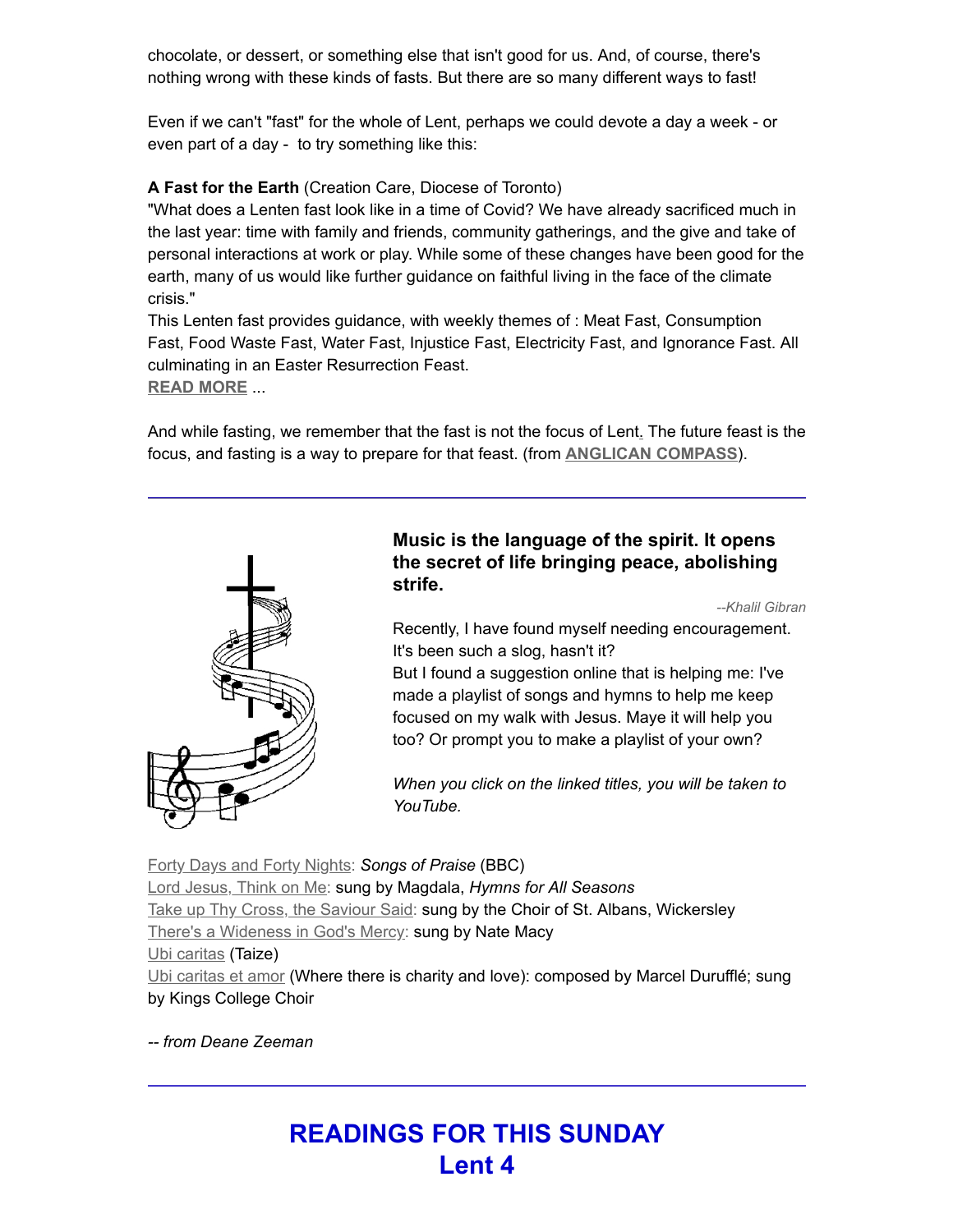#### **Click on a reading to see the text from the New Revised Standard Version (NRSV) on the Bible Gateway**

**First reading**: [Numbers 21:4-9](https://www.biblegateway.com/passage/?search=Numbers%2021:4-9&version=NRSV) **Psalm** [Psalm 107:1-3, 17-22](https://www.biblegateway.com/passage/?search=Psalm+107%3A1-3%2C+17-22&version=NRSV) **Second reading**: [Ephesians 2:1-10](https://www.biblegateway.com/passage/?search=Ephesians+2%3A1-10&version=NRSV) **Gospel:** [John 3:14-21](https://www.biblegateway.com/passage/?search=John+3%3A14-21&version=NRSV)



**Steadfast God, you reach out to us in mercy even when we rebel against your holy call and prefer to walk in disobedience rather than in the way of your divine truth. Soften our hearts with the warmth of your love, that we may know your Son alive within us, redeeming us and raising us up into your eternal presence. Amen.**

**In the World.** Pray for the Iglesia Anglicana de Chile. In our Companion Diocese of Jerusalem and The Middle East, we pray for St. Paul's Church, Shefa'Amr, Israel.

**In Canada.** Pray for The Rt. Rev. Bruce Myers, Bishop, and the people and clergy of the Diocese of Quebec.

**In our Diocese.** Pray for the Rt. Rev. Shane Parker, our bishop and Michael Bird, our assisting bishop; and for St. Paul's, Almonte and their [our] priest The Reverend Jonathon Kouri.

**In Our Community.** We ask God's blessing on local faith communities and on their ministries and, we pray for the people and leaders of this town of Almonte and the surrounding communities that the Lord will help us contribute to its well-being. We pray for the volunteers, staff and clients of the our local hospice initiative, Hone Hospice North Lanark.

We pray for the health, safety and well-being of our neighbours in the face of increased numbers of covid-19 cases in our area.

**In Our Parish.** We pray for Jonathon, our priest, for ourselves and for each other. We ask for God's healing hand to cover our members who are struggling with health issues.

We ask for God's wisdom for our Parish Council as they meet on March 17. We ask for God's blessing on our members Kathy Aird, Jim and Joan Anderson, Ron and Katrina Ayling, Robert and Vicki Bassett, and Bertha Basurto.

We remember our neighbors, especially Assad, Alsit, Lana and Elias.